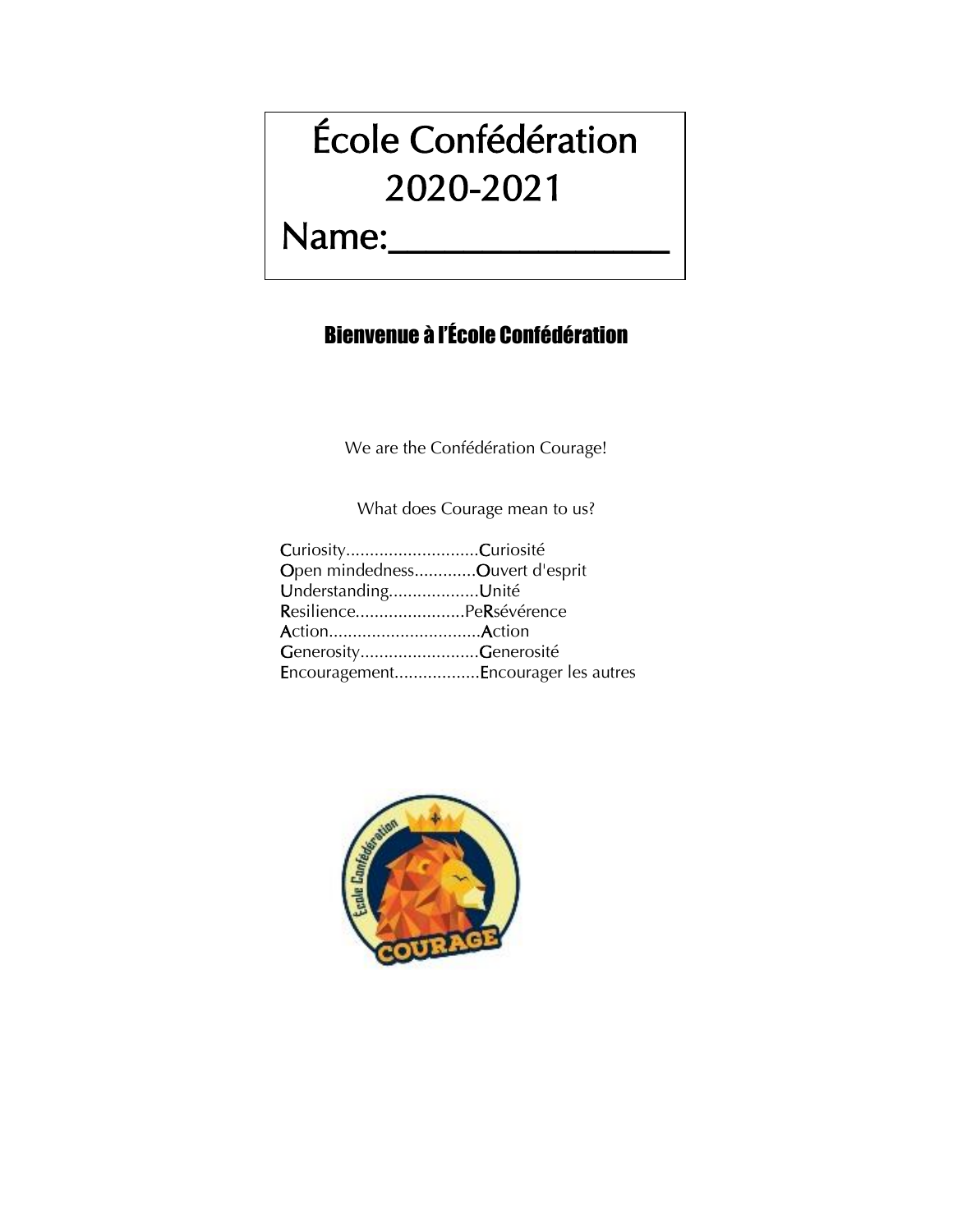| <b>School Hours</b> |  |
|---------------------|--|
|---------------------|--|

| 8:50 a.m. - 9:10 a.m.     | Playground is supervised by teaching staff |
|---------------------------|--------------------------------------------|
| $9:10$ a.m.               | <b>School Starts</b>                       |
| $9:10$ a.m. $-11:10$ a.m. | <b>First Instructional Block</b>           |
| 11:10 a.m. - 11:50 a.m.   | <b>First Nutrition Break / Recess</b>      |
| 11:50 a.m. $-1:30$ p.m.   | Second Instructional Block                 |
| 1:30 p.m. $-2:10$ p.m.    | Second Nutrition Break / Recess            |
| $2:10$ p. m. $-3:30$ p.m. | Third Instructional Block                  |
| $3:30$ p.m.               | Dismissal                                  |

#### School Visitors

All parents and visitors are required to enter the school building through the front door and report their presence to the office staff at all times. This measure is put in place in all schools as a policy of Grand Erie District School Board to provide a safe learning environment. Video cameras are in use around the entrances and playground area. Interruptions to teaching and learning times are discouraged for the benefit of all the students in a classroom. Intercom calls, from the office or from parents who appear at a doorway to chat with a teacher, break the flow of learning and distract students. The last 20 minutes of the day are an extremely busy times in a classroom – teachers are getting students organized and ensuring that each child is dismissed safely.

Please feel free to make an appointment to speak with your child's teacher if you have a concern; however, parents are asked to respect the learning environment and to either write a note in your child's agenda or call the school secretary indicating that you would like to speak to the teacher, who will return your call and arrange a time to meet with you.

#### School Volunteers

We welcome and encourage volunteers at École Confédération. Volunteers make it possible for us to provide additional support for students in the classroom. Without our volunteers we would not be able to provide the many and valued activities that are a part of our school.

If you are a new to our school and wish to work with children in the school setting or support extracurricular programs, we must follow Grand Erie Policy. To volunteer in our school, you must submit a Police check with vulnerable sector screening. Police checks must be renewed every three years, and are kept on file for three years from the issue date. Please call the school secretary at 519-751-2891 to obtain a form to request a police check from the appropriate authorites. Volunteers are also required to complete Accessibility Training once, and sign a volunteer orientation checklist annually.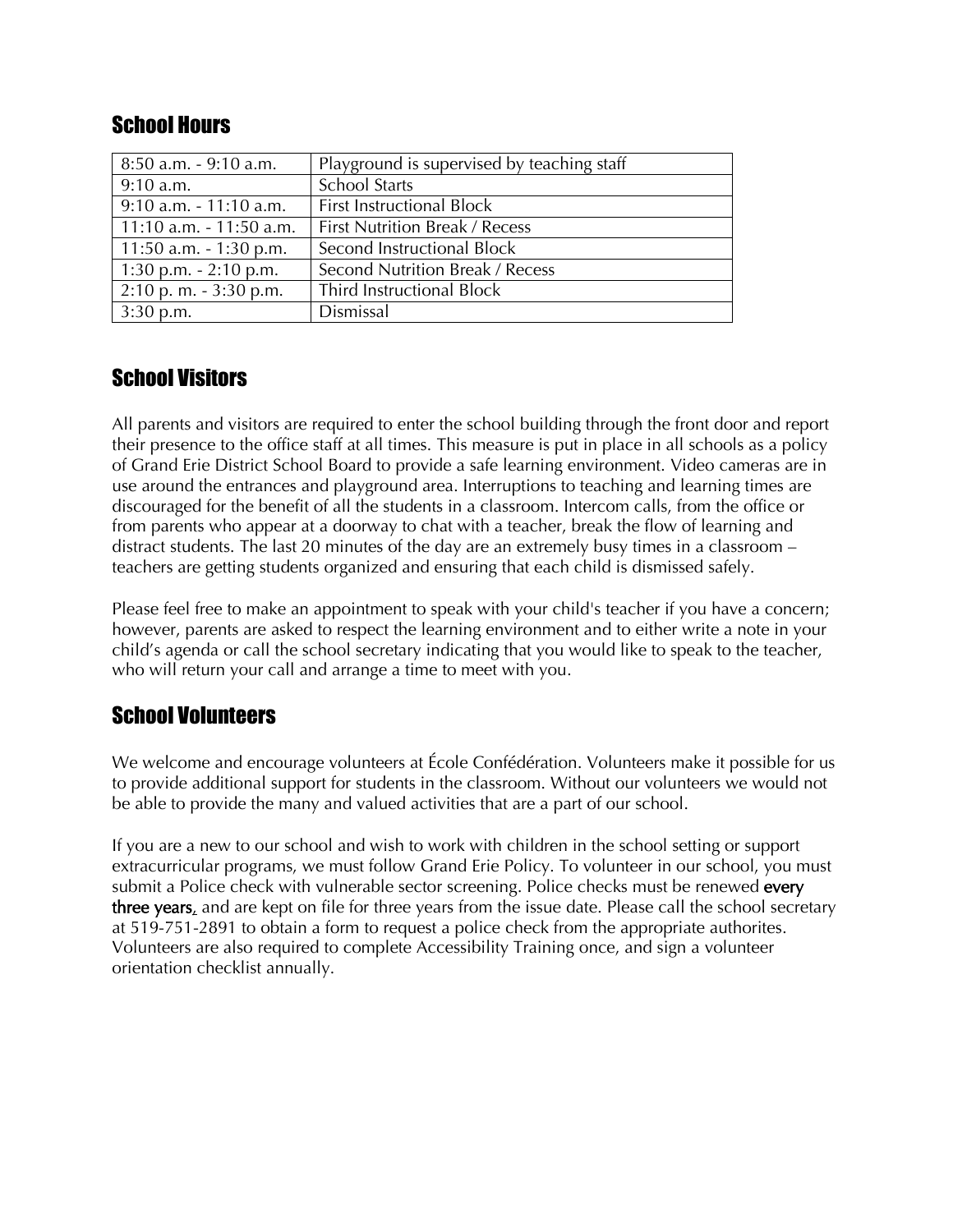#### **Parking**

We do not offer parking on site for visitors during the school day. Our parking lot is reserved for staff parking only. This is posted on signage, as well as on the pavement of the parking lot. Street parking is available on Coronation and Stodola streets, in front of the school. Please follow the posted signage and be respectful of our neighbours when parking on the street.

There are two accessible parking spots that are available for those with permits only.

At all times, cars may not be parked under signage that marks a fire route. Be especially aware of fire route signs located in the front drive around curve and the sign posted along the sidewalk by the front entrance to the school.

#### Student Drop Off (a.m. for school day start)

Please note that students are welcome to arrive at school any time after 8:50 a.m. when a teacher will be on duty to supervise. Children are not to arrive prior to 8:50 a.m., as they will **not** be supervised. There is no drop-off available on site during 8:45-9:15 a.m. daily. This information is posted on signage along the sidewalk of the school. Families who wish to drive their children to school will need to park on the street (Stodola or Coronation) and walk their child to the appropriate drop off area. Please follow the posted signage for parking restrictions on these streets. Parking is prohibited on Ewing Drive. Please use the crosswalk in front of the school when crossing Ewing Drive. A crossing guard is available at this location.

Kindergarten: Students are to be dropped off in the Kindergarten area at the far end of the school, close to the overpass end of the property. Kindergarten staff will be there to meet students. Caregivers who wish to wait may do so outside of the gate.

Grade 1-8 Students: Students walk up the sidewalk at the parking-lot side of the school and enter the gate onto the playground. Caregivers who wish to wait may do so outside of the gate and the fence along the playground.

In the event that you require an exception for student drop-off, such as requiring access to the accessible parking spaces, please contact the main office to discuss possible arrangements. When using the accessible spaces for student drop off or pick up, please limit your time using the space in order to allow access for other members of our community who also require accessible parking.

#### Student Pick Up (p.m. for dismissal)

From 3:15-3:45 p.m. daily, our parking lot is used as a bus loading zone for our 9 buses. There is no parking on site for student pick up at the end of the day. Signage is posted in the parking lot to clarify. Please note that dismissal time is very busy for students. It is important for families to establish a clear routine with children and the classroom teacher. If there is a change in routine, a note from the parent/guardian will be expected by the teacher each and every time. All students that are not riding a bus will be dismissed through the gym doors. This area is fully supervised by school staff. Caregivers may park on Coronation or Stodola streets, on the opposite side of Ewing Drive from the school. If you wish to meet your child at the school, please walk to the doors outside the gym. A crossing guard is stationed in front of the school to assist.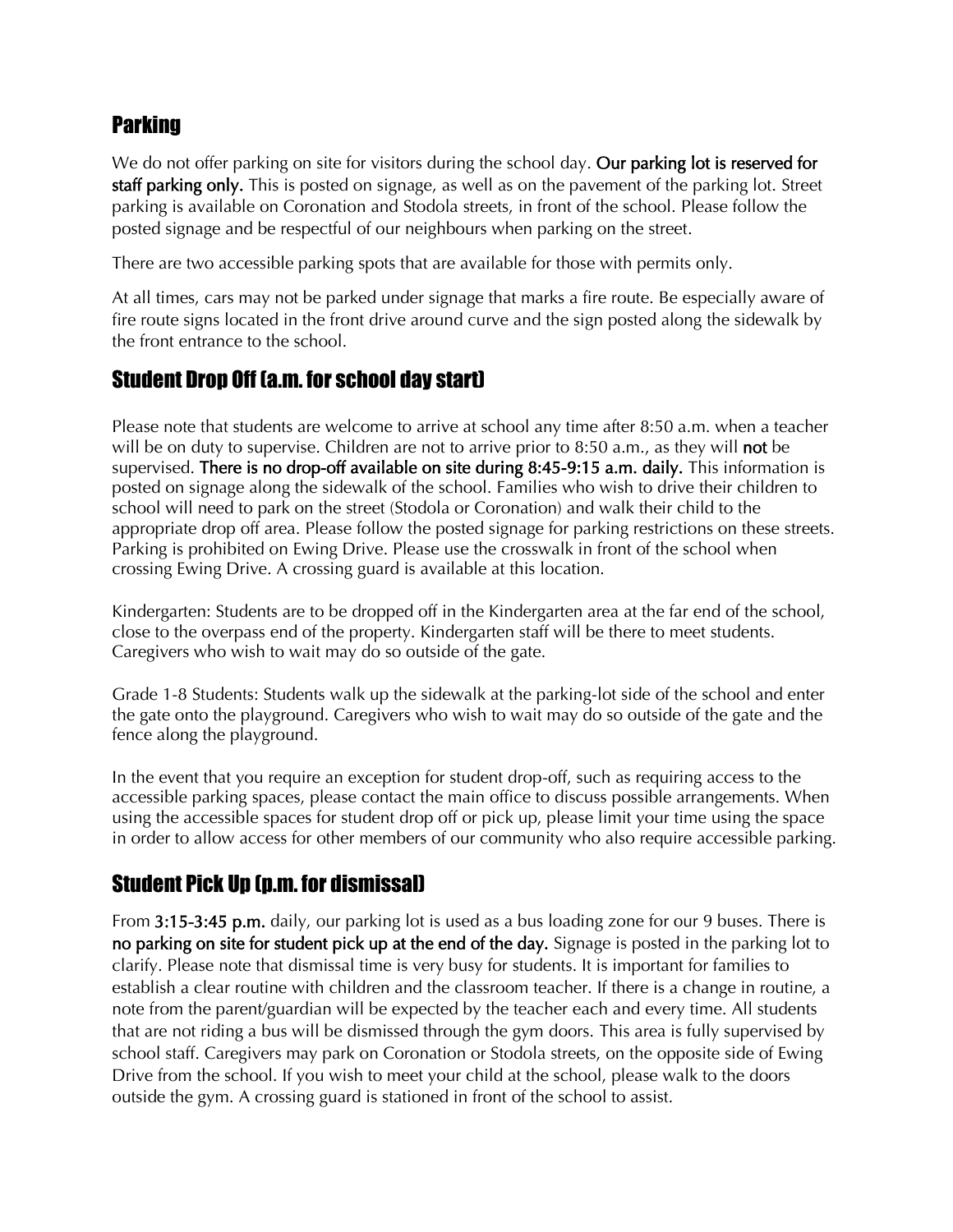#### Bus and Dismissal Procedures

Dismissal from school at the end of the instructional day is staggered to allow for a safe exit to the buses for all children. JK/SK children are paired with a 'Bus Buddy' – an older student who rides the same bus. The older student will escort the children from their Kindergarten classroom to the bus each day at dismissal and to the Kindergarten play area each day upon arrival at school. There is a teacher on duty to assist with supervision of buses at the beginning and end of the school day.

Kindergarten students will be ready for pick up at the gym doors at 3:20. Kindergarten students who are bussed begin boarding buses between 3:20-3:30.

#### Communicating Bus Changes

If your child is not taking the bus home on a particular day, you are required to let the teacher know in writing by sending a note that your child (include bus number) will be picked up and not taking the bus that day. Please make arrangements with your child before they come to school. Do not call the school with bus changes on the day. We cannot guarantee that your message will get to the appropriate recipient if we receive many changes.

Students may not ride buses other than the route they are assigned to. In the event of an emergency, please contact the school and a temporary emergency buss pass to change buses may be issued by the principal or vice-principal.

#### Bus Expectations

All students who ride the bus are expected to follow the rules set out by Student Transportation Services in the policies listed on the [www.stsbhn.ca](http://www.stsbhn.ca/) website. Students who are granted the privilege of being provided transportation services must behave in accordance with the expectations of (004) Responsibility of Students and all other Board Policies pertaining to codes of conduct while travelling on the school bus. Those who behave in an unsafe or inappropriate manner will lose this privilege, in accordance with (025) Progressive Discipline for Infractions on a School Bus. The time spent travelling by school bus is an extension of the school day and therefore, the principal is responsible for any disciplinary action required to correct the negative action(s) of a student(s). Students must obey the instructions of the bus driver who is charged with keeping them safe while being transported. Any infractions will be forwarded to the school Principal by the school bus driver or their office. While on the bus, students must:

- 1. Remain seated at all times, facing forward, with their back against the back-seat cushion and their legs facing toward the front of the bus
- 2. Refrain from being noisy, swearing or using abusive language
- 3. Refrain from getting into fights, annoying, hitting or biting other individuals on the bus
- 4. Keep their hands, legs, and head inside the bus at all times
- 5. Help to keep the bus safe and clean

Students who travel to and/or from school on a school bus may continue to do so as long as they abide by (004) Responsibility of Students whereby they demonstrate and maintain appropriate and safe behaviour aboard the vehicle. Students who do not behave in an appropriate and safe manner may be suspended and may lose their school bus transportation privileges altogether. As the school bus is an extension of the classroom, the school principal, or designate, can revoke a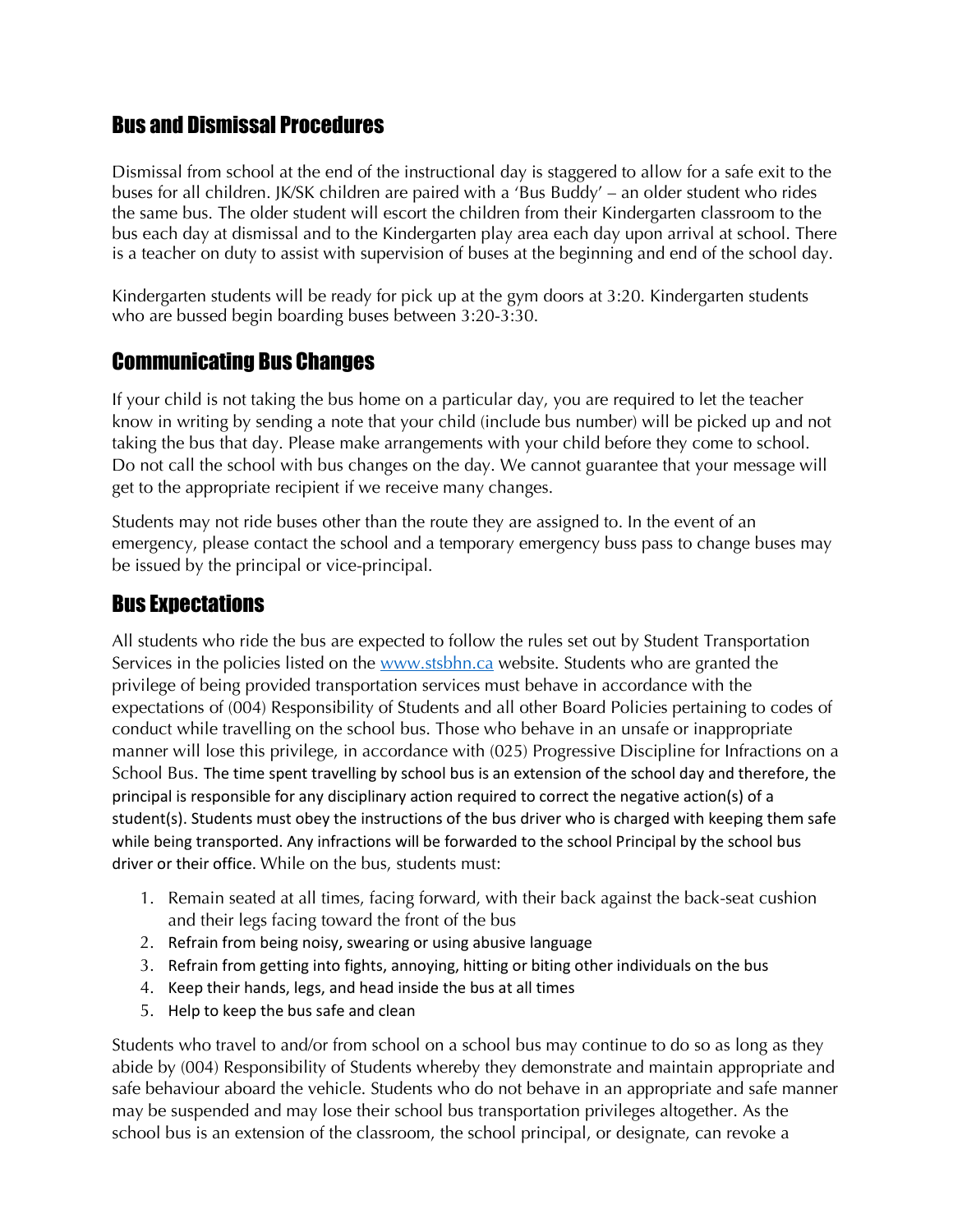student's transportation privileges for their conduct on a school bus. A suspension from school will also result in the student not being permitted to use transportation services while the suspension is being served.

## Pets on the Playground

Families should be aware that pets are not allowed on school property at any time. There are students with allergies, and the possibility of children hurting pets or vice-versa. We greatly appreciate your co-operation in this matter.

#### Nutrition Breaks

Students take part in two nutrition breaks during the instructional day in assigned classrooms that are supervised by staff. Children remain on school property during the nutritional breaks. Students in Kindergarten to Grade 5 may only leave school property accompanied by a parent/guardian or adult designate. Students in Grades 6, 7 & 8 may leave school property during the second nutritional break with a signed note from a parent each time they leave the property. The school does not advise that students of any age leave the school during the nutrition breaks where they are not supervised. If a child is given permission by a parent to leave the school during the second nutrition break, the parent assumes full responsibility for his/her child's activities and safety while not on school property.

#### **Attendance**

If a child will be absent, please phone the school before 9 a.m. at 519-751-2891, and press 1 to leave a voicemail anytime during the day or evening. If you leave a message please remember to tell us your child's name, your child's teacher's name, and the reason for the absence. Regular attendance is necessary if a student is to achieve satisfactory progress in school. Plenty of rest, good nutrition and physical activity are key ingredients for a healthy lifestyle and a good attendance pattern.

Illnesses or family emergencies occasionally can prevent a child from attending school. To ensure a full recovery and to avoid spreading germs to others, we respectfully request that parents keep children at home until they are feeling well enough to participate fully in all school activities, including recess. Please keep your child home and call your doctor for advice whenever your child has any of the following symptoms:

- Vomiting or diarrhea through the night or before school
- Any fever temperature over 37 degrees C or 98.6 degrees F
- Ear ache or any drainage from the ear
- Red irritated eyes with yellow discharge
- Sore throat
- Stomach aches and headaches
- Any rash that the doctor hasn't seen
- Persistent runny nose with thick mucous or a cough that does not go away, a cold that makes it hard to pay attention at school

Under normal circumstances, children who are well enough to attend school are expected to participate in recesses.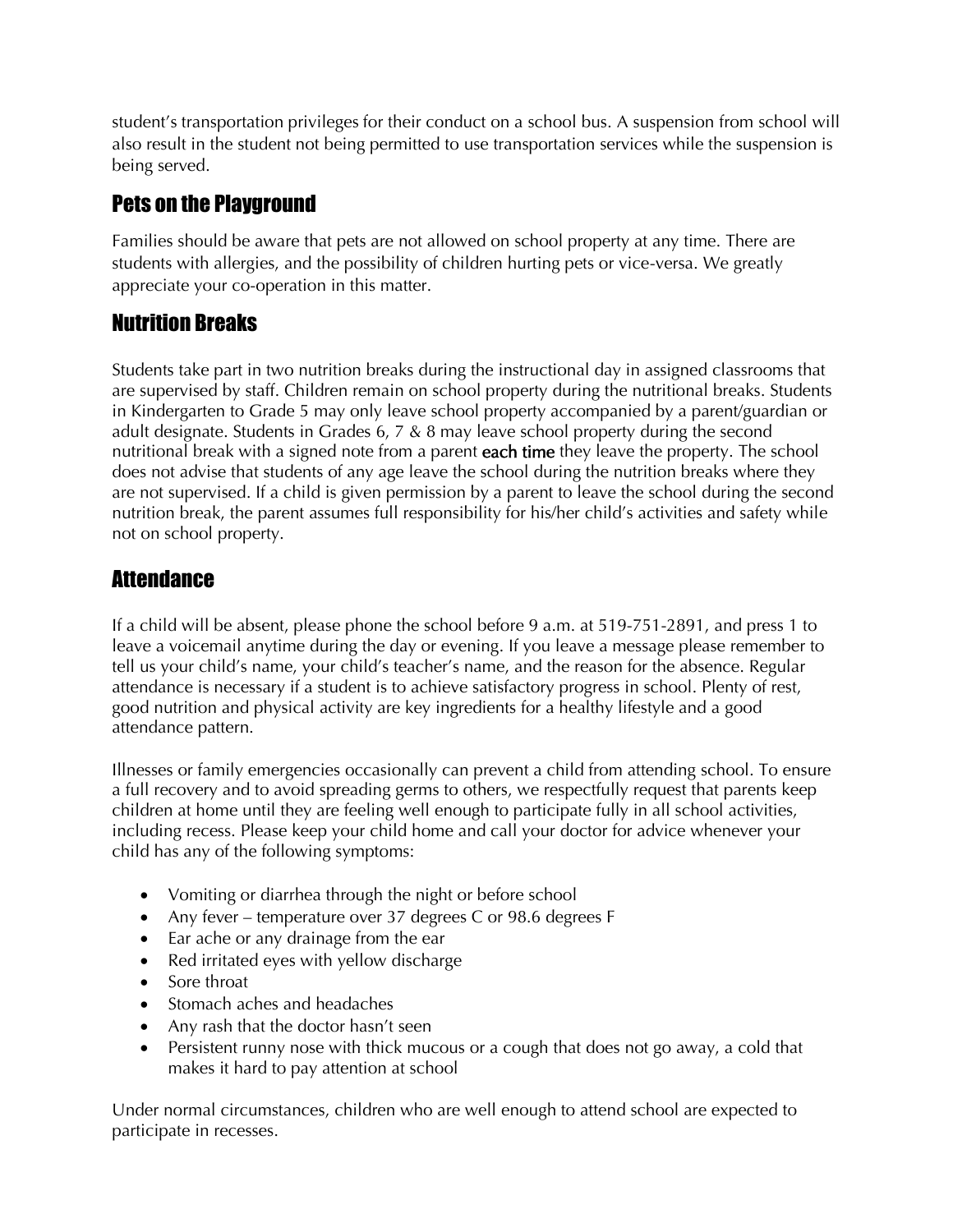#### Student Telephone Use

Students are permitted to use the telephone in the office with permission from a teacher or staff member. All communication between school and home for emergencies (including forgotten lunches, permission slips, illness etc.) needs to be done through the school office (and not a student's personal cell phone). Please be assured that the École Confederation staff will continue to contact you in case of illness, accidents or injury as soon as possible.

#### Indoor Shoes

In order to keep our classrooms neat and clean, we ask that students have a pair of indoor shoes to wear in the classroom. Wet and muddy footwear will be left in the hallway outside the classroom door. Running shoes are best as these can then be used in the gym.

#### **Punctuality**

Accepting responsibility for being punctual is an important life skill. Students are expected to arrive promptly for school. Late students interrupt classes, distract others and often miss routines and announcements.

If your child will be late for school, please call the school (519-751-2891) in advance. A student who arrives late at school for any reason must report to the office before going to class. Students will be given a late stamp before they may enter class.

Attendance is monitored by an Attendance Counsellor throughout the school year. Parents will be informed by letter when their child's attendance is of concern.

A parent wishing their child to be excused from school early must send a note to the classroom teacher. Do not call the school office to make this request during the day. Students who will be missing school for a period of more than 15 consecutive days that is not due to illness are requested to complete the "Request for Temporary Absence" form, available from the GEDSB website (Procedure SO 117) or the main office.

For safety reasons, parents picking up a child early must meet that child at the school office and sign the student out prior to leaving.

#### **Emergencies**

An accident or an injury can happen at any time and our first concern is to give immediate attention to the student. If the injury is minor, the student receives first aid and when ready, returns to class. Parents will be contacted to pick up a student who is not feeling well enough to participate in the classroom program.

For serious injuries, emergency personnel will be called and parents will be notified immediately. If a child has fallen and is in obvious distress, an ambulance will be called. Parents will be responsible for the cost of the ambulance. This emphasizes the importance of accurate and current information being kept on file in the office. Notify the office as soon as possible if there are any changes in your family such as telephone numbers, employment, emergency contacts or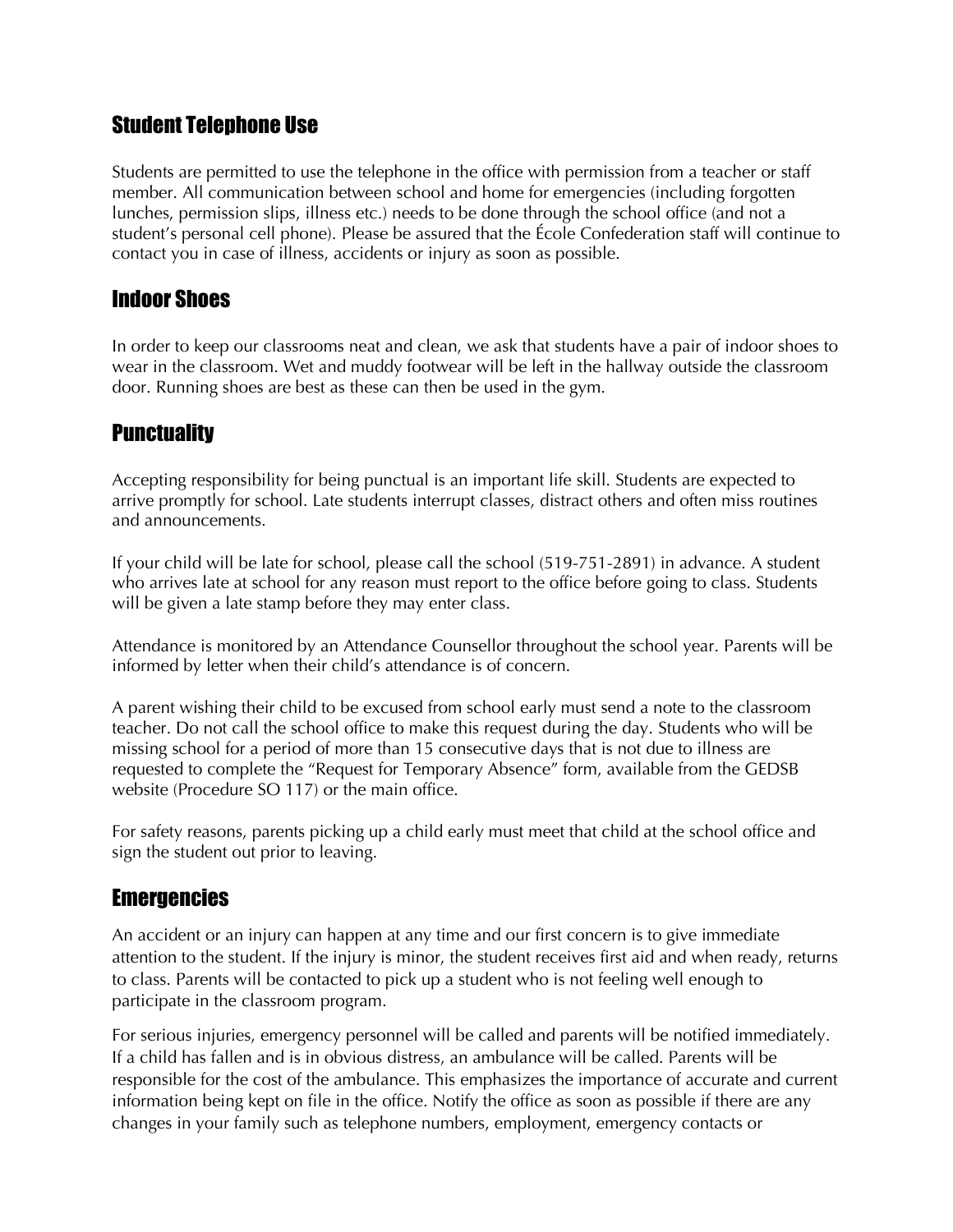guardianship.

Fire drills and school lockdown procedures are held and emergency procedures are reviewed regularly. Students also practise multiple safety drills to prepare them in case of an emergency situation. It is imperative that students wear shoes at school at all times. Leaving an extra pair of shoes at school is required. In an emergency dismissal, there may not be sufficient time for students to put on boots and coats.

#### Inclement Weather Information

The safety of all Grand Erie students is our top priority. In the event that the forecasted road conditions will not allow for the safe delivery of services during the morning or afternoon travel times and/or when visibility is expected to be significantly impacted, transportation services will be cancelled, resulting in schools being closed to students and staff. Grand Erie's Inclement Weather Policy (FT7) outlines the procedures for the cancellation of transportation services, either by zone or across the whole district. The decision to cancel transportation services in a particular zone or across the district is made by 6:30 a.m.

Additionally, in the event of extreme cold weather (defined as minus 30-degree temperatures without wind-chill), transportation services will be cancelled – either by zone or across the district – however, schools will remain open to students and staff.

Our school is included in Zone 4. Please note that some buses pass through Zone 3. If Zone 3 is cancelled, buses that pass through that zone will also be cancelled. If Zone <sup>4</sup> remains open, the school will be open to students.

Where to find information about school closures and/or transportation cancellations:

- On Grand Erie's website: www.granderie.ca
- On Student Transportation Services' website: www.stsbhn.ca.
- On Grand Erie's Twitter account: @GEDSB

#### Student Deliveries

If your child has forgotten something at home and you are delivering it to the school office, please put your child's name & your child's teacher's name on it. We have several deliveries made daily to the office for students and we cannot remember who items belong to if they are not labelled correctly. If your child knows that you are dropping something off, they should be coming to the office to check to see if it has been delivered. Please remind them that you will drop it off for them, and that they should come down and check for it.

## Bicycles, Roller Blades, Scooters, Skateboards, Pogo Sticks

Parents who give permission for their child to ride a bike to school are encouraged to review the traffic safety rules with their child. The school cannot assume responsibility for the loss of or damage to a bicycle. It is strongly recommended that students lock up their bicycles with a combination lock. Bicycles cannot be brought in to the school for storage. Bicycle racks are provided along the parking lot side of the school. Helmets are required.

If students ride their bicycles to school, they must dismount and walk their bike on and off school property.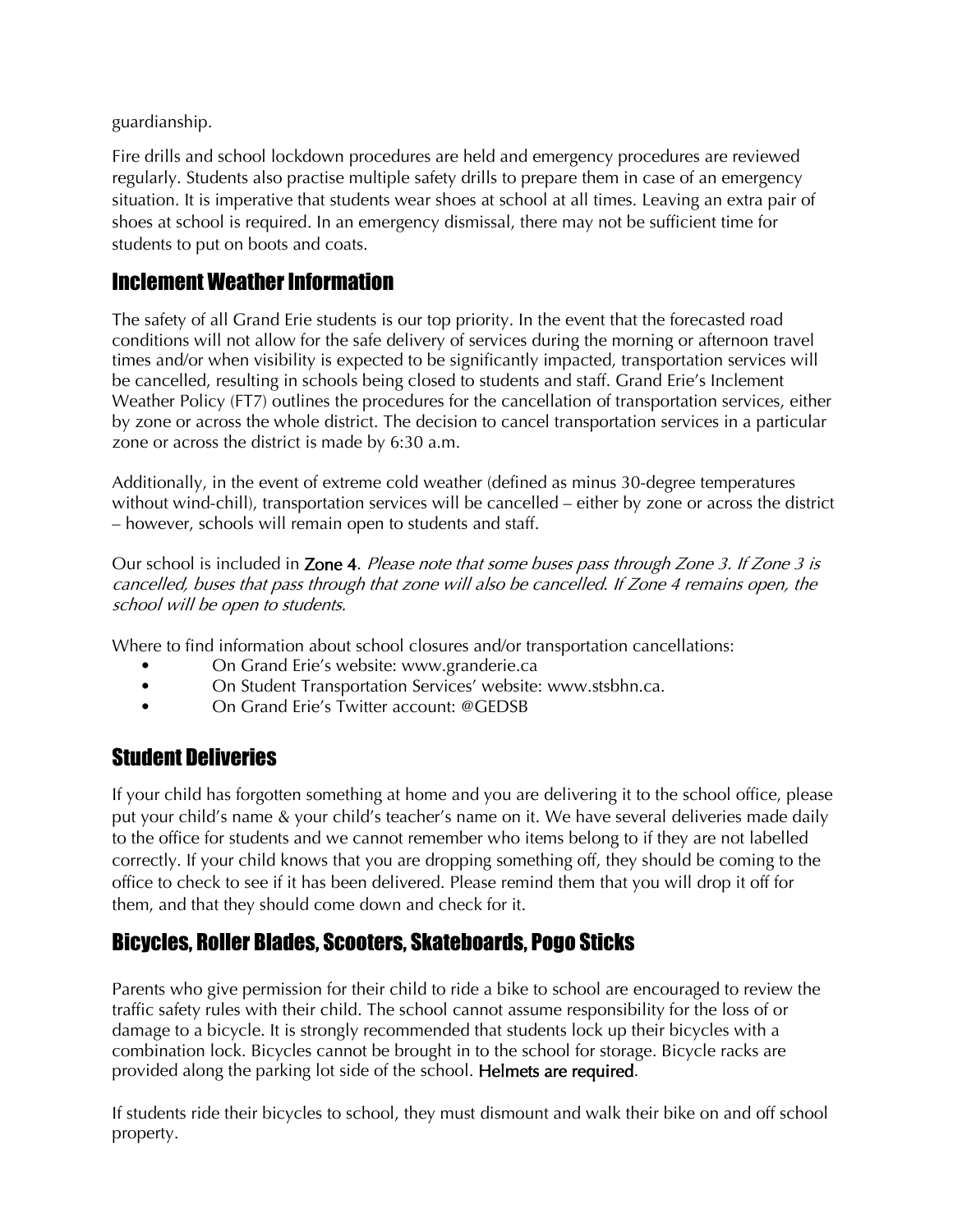Roller blades, pogo sticks, skateboards, "heelie shoes" (shoes with wheels in the soles), and scooters are not permitted on school property or buses.

#### Playground Behaviour

We are fortunate to have a large playground. Students of all ages enjoy a variety of recess activities such as square ball, basketball, and tag. Teachers also assign their class various pieces of game specific equipment. During the recess periods and noon hour, staff are on duty to monitor student play and behaviour.

## Playground Equipment Rules

The Ontario Physical and Health Educators' Association (OPHEA) provides safety guidelines for all physical activities at school. Playground equipment used during the school day is included in these guidelines. Students in Grades 1-8 will be allowed to play on the equipment at recess following a schedule. A staff member will be on duty to supervise play. Kindergarten classes will only use the equipment during their classroom outdoor instruction time, supervised by their educator team.

We will review the rules for playing safely on the equipment with students throughout the year. We encourage families to remind their children of the rules we are required to follow to play safely on the equipment:

#### General Rules and Expectations

Students must:

- Use playground structure only when the teacher is present.
- Listen to and follow instructions from the teacher.
- Wear appropriate shoes that are secured/tied (no sandals or flip flops).
- Tie back long hair.
- Travel safely when near the playground structure i.e., they must walk (not run) when on the structure.
- Take turns.
- Keep their hands to themselves at all times.
- Keep their feet on the structure. Climbing or sitting on the railings is not permitted.

#### Students must not:

- Wear garments with loose drawstrings, bicycle helmets or backpacks.
- Jump from unsafe heights (i.e. any height higher than their chest).
- Eat while on the playground structure.
- Play tag games near or on the structure.

#### Specific Activities Rules and Expectations

Climbing Structure - Steps:

• Walk (not run) and hold the hand rails.

Climbing Structure - Platform:

- Walk at all times.
- No jumping from the platform to the ground. Use the steps, slides or ladders.
- Keep your feet on platform at all times. Do not attempt to climb onto the railings.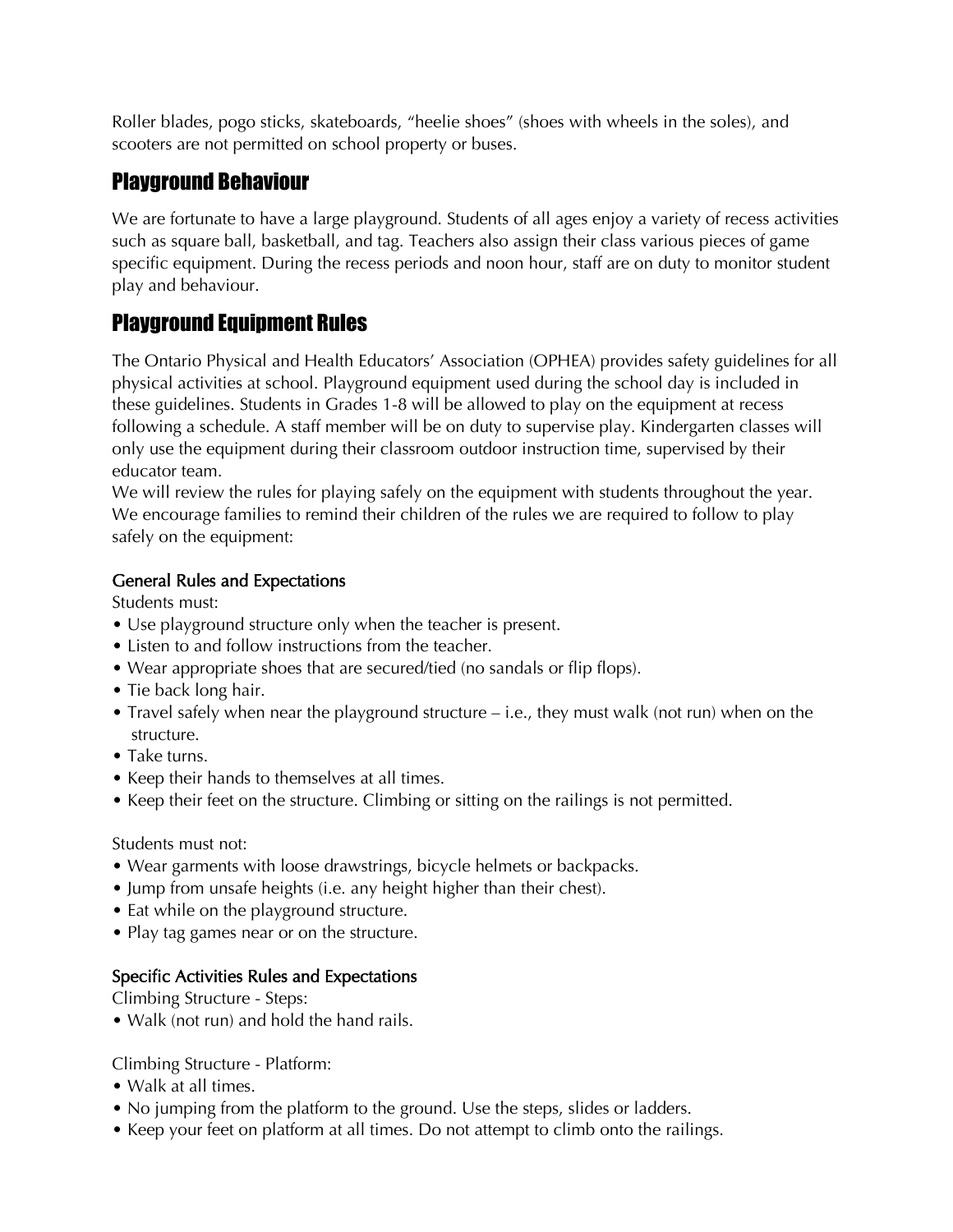Slide:

- Wait your turn. Keep your hands to yourself. No pushing or shoving at the top of the slide.
- No sliding headfirst, lying down or backwards.
- Check that no one is at the bottom of the slide before sliding down.
- Once at the bottom of the slide move away.
- No walking/running up or down the slide bed.

## Dress Code

All partners in the education of our children at École Confédération (Administrators, Teachers, Parents/Guardians, Support Staff, Community Volunteers and Students) promote a positive attitude and an environment that can maximize learning and mutual respect. Clothing worn at school should be respectful and conducive to an academic environment. Students, teachers, support staff, volunteers and visitors are expected to follow the dress code.

- Clothing should sufficiently cover the body and undergarments
- Clothing should not be distracting or offensive e.g., no inappropriate advertising (alcohol or illegal substances); no inappropriate language/pictures (or implications of inappropriateness).

In instances of inappropriate clothing worn to school, the student will be given the opportunity to change the clothing, which may involve contact with parents.

#### Medication for Students

On occasion, we have been asked by parents to ensure that their child receives prescribed medication. Please be aware that in order to do so, you are required to have your doctor complete the 'Authorization for Administration of Medication' form (Procedure SO102). This form can be obtained by contacting our school clerical team in the office. This requirement includes all medication – EpiPen, oral medication including Aspirin, Tylenol, etc. Under new legislation, students with Asthma are permitted to carry their own inhalers without a signed authorization form. If your child has asthma, please contact your child's teacher to discuss his/her personal plan for managing symptoms.

## Head Lice

Head Lice is not a communicable disease but it is very frustrating for parents and the school. It is a serious and difficult problem to eliminate. It is the policy of Grand Erie District School Board that families of children who have lice will be contacted. Prior to return to school, students with head lice must be treated with prescribed pediculosis treatment and the "Confirmation of Treatment" form from Procedure SO 101 must be completed by the family and returned to the school. A letter will be sent home to all parents of children in a classroom where lice has been detected. Parents are advised to perform regular head lice checks at home.

## Student Supplies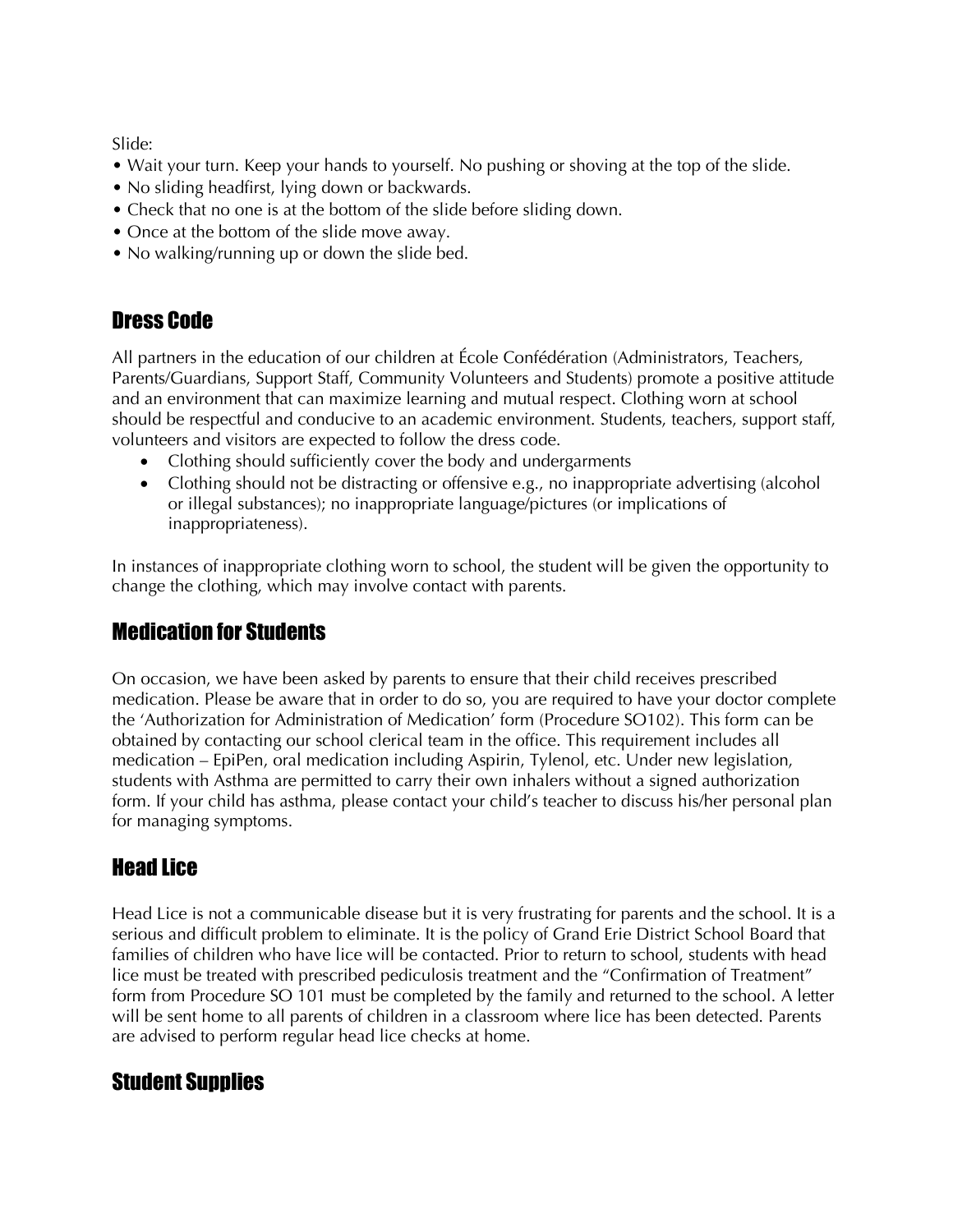Please note that all materials required for students to participate in the instructional program will be provided by the school (with the exception of shoes and clothing for physical activity). We will no longer be providing a list of suggested materials. If you are purchasing personal items for your child to use at school, please ensure they are labelled with your child's name.

## Protocols

All schools in Grand Erie District School Board follow certain Protocols for Child Protection, Police, School and Community Threat Risk Assessment and Tragic Events. Details of these protocols be found at granderie.ca

## School Cash Online Payment System

Payments for hot lunches, milk program, field trips, and other school items can be made through the School Cash Online banking system. In order to participate, families will need to create an account.

#### Register by following these three steps:

Step 1: Visit [www.schoolcashonline.com](http://www.schoolcashonline.com/)

Step 2: Select "Get Started Now" and follow the steps to register

Step 3: After you receive the confirmation email, please select the **'click here'** option, sign in, and add each of your children to your household account.

The Parent **Help Desk** available to support you in using School Cash Online. Friendly staff are available 24/7 (365 days) and can support you with registration, password recoveries, finding children or any check out or payment issues.

## Milk Program

Beginning sometime in October, the school will run a milk program during the second nutrition break. Please watch for information to follow. All milk orders must be submitted through the school cash online system.

## Picture Day

Picture Day for all class and individual student pictures is scheduled for the Fall. Dates will be communicated to families in the fall. Grade 8 graduation pictures are taken in the spring. End-ofyear photos for Senior Kindergarten children and sibling photos are also taken in the spring months.

## Peanut/Tree Nut Allergies

We strive to be a nut free school. Products containing nuts or that may have come into contact with nuts are prohibited at school. In compliance with Grand Erie District School Board policy, peanut butter substitutes that are nut-free are not allowed in our school. These products look, smell, and taste like peanut butter. The concern is that some children might mistakenly think it is okay to bring peanut butter sandwiches in their lunches when they see their classmates eating the substitute product. We simply cannot run the risk of any student or staff member being exposed to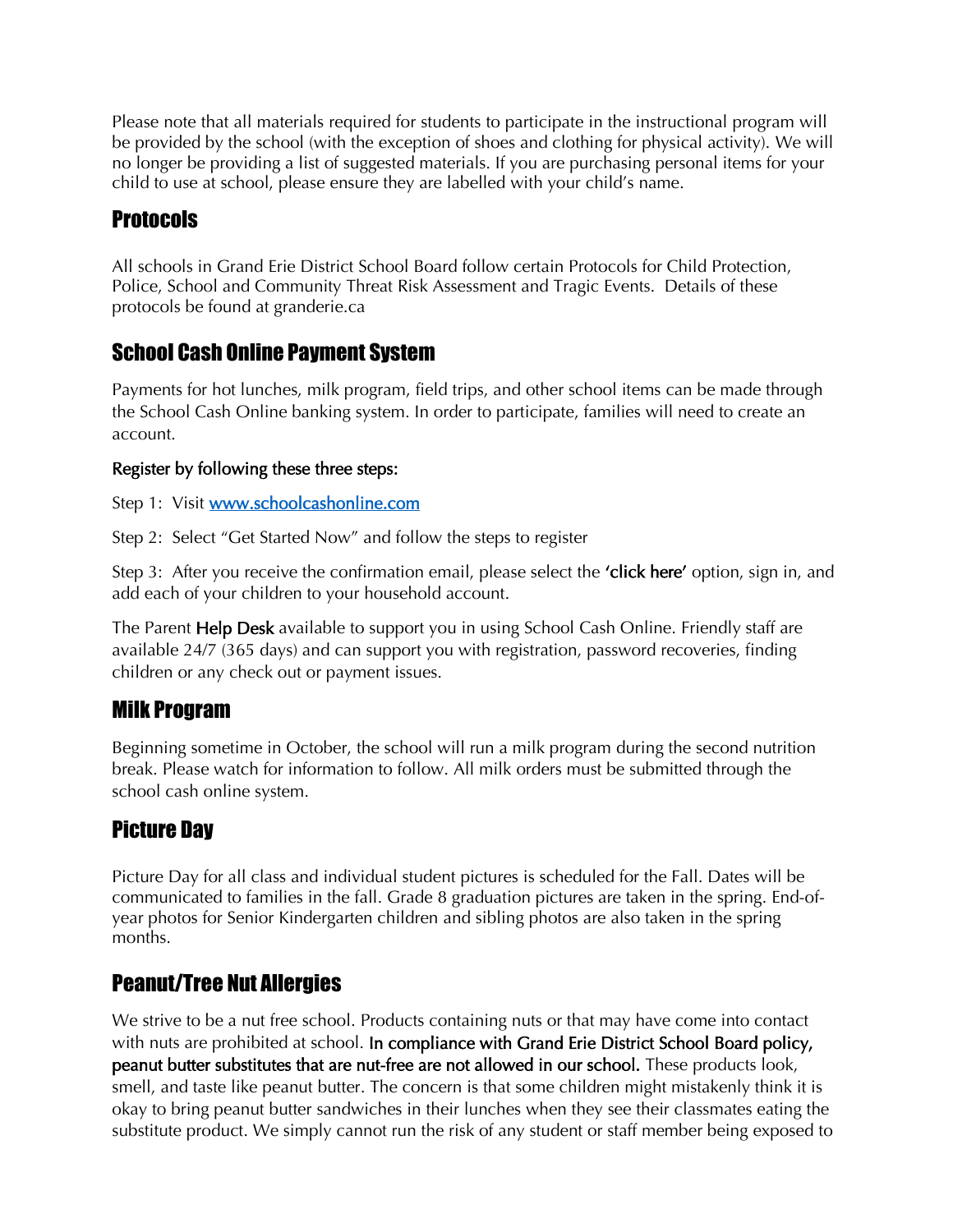peanuts, as this may cause an allergic reaction. The safety and health of our students and staff must come first.

## Student Cell Phone/Device Use

Use of cell phones in the school by students will be limited during school hours, between 9:10 a.m. – 3:30 p.m. During this time, phones must remain in backpacks unless permission is granted by the teacher for use. This includes recess and nutrition breaks. Nutrition breaks are a time for students to be active, enjoy some fresh air, and refuel for learning. The only exception to this rule would be for those students in Gr. 6, 7, and 8 who have a signed note from their family granting permission to leave the school grounds during the second nutrition break. These students may take their cell phone with them, but must not have the phone out once returning to the playground, and must return the device to their backpack upon entry to the school. Consequences for nonadherence to this policy will include:

First offence: Teacher will store the device in a safe place and return it to the student at the end of the day.

Second offence: The device will be stored in a safe place at the principal or vice-principal's office and returned to the student at the end of the day.

Third offence: The device will be stored in a safe place at the principal or vice-principal's office and the family will be contacted to come and retrieve the device.

While cell phones can be an effective way to communicate with your child, please be reminded that students are not permitted to send or respond to text messages or phone calls on their personal cell phones during the school day. Any communication home to discuss illness or injury or to arrange an early pick up from school must be done through school staff. Students will need to first speak with the teacher, who will assist with a plan for contacting the family. This procedure is in place for student safety and attendance tracking purposes.

## School Agendas

Agendas will be provided to all students in grades  $1 - 5$  on the first day of school. The agendas will facilitate communication between the school and home and assist with developing students' goal setting, planning and organizational skills. The school expects that the students' learning and achievement will be enhanced when all partners communicate clearly and support common goals. Please look for the agenda to come home each day. Each teacher may implement them differently and expectations may vary (i.e., some teachers will ask for a parent signature each day, etc.) The success of the agenda program will depend on the involvement of the teachers and parents. Together we can make a difference for our students and enhance communication between home and school. Donations to offset the cost of the agendas will be accepted in the fall.

The Kindergarten teachers will implement another method of regular communication with parents. This information will be shared with families by the educator team in the Fall.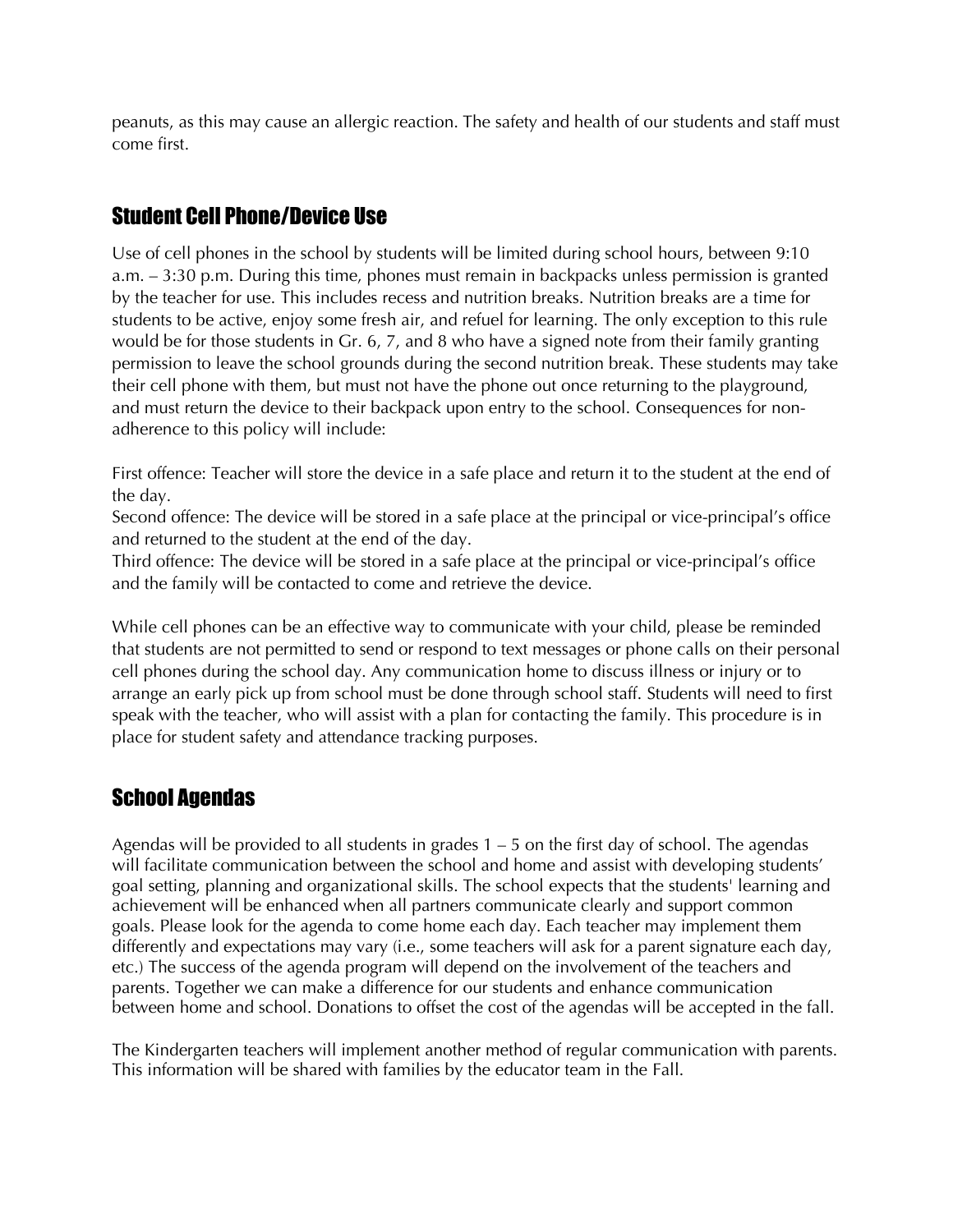#### Reporting of Student Achievement

Parents receive a Progress Report in November that focuses on the Learning Skills. Report Cards that address the academic strands are administered in February and June. Curriculum documents used in our program can be accessed through the Ministry of Education website. Many of the Board level documents can be accessed through Grand Erie District School Board website. It is important to note that the French Immersion Program follows the same curriculum expectations as the regular stream English language schools.

Check the school's website for school updates. Some teachers will send out classroom information electronically through applications such as Remind, class blog, or See Saw. Please look for information on accessing these forums to come from your child's teacher in the Fall.

## Grand Erie District School Board Harassment of Employees by Visitors

The Grand Erie District School Board has a zero-tolerance policy toward all forms of harassment. The Board is committed to providing a working and learning environment that is free of harassment, which supports productivity and the personal goals of dignity and self-esteem of every individual. The Board expects all students, staff and visitors to behave in a respectful, courteous and appropriate manner at all times. The Board will respond to all forms of unacceptable behaviour in a manner consistent with the Board Policy, Procedure on Harassment. To view the policy, please visit the Board's website at and select the drop-down menu titled Board.

## Code of Conduct

#### Philosophy

We are very proud of our school and community and believe that every student is unique and special. The purpose of the Code of Conduct is to establish a safe, secure and nurturing educational environment for all students. We believe that every student has a right to an education without disruption and a responsibility to allow others the same right.

Students are responsible for their own behaviour and are capable of making appropriate choices. They cannot blame the environment, teachers, parents, or peers for their own actions.

#### Partnership

Education is a partnership between the school staff, the parents, and the students. Parent involvement and support are essential for the successful education of each student. All share responsibility for encouraging and reinforcing responsible behaviour and good decision making.

#### Proactive Measures

Many proactive measures will be taken to encourage positive and responsible behaviour. The school stresses the benefits of positive behaviour and will reward the same through student recognition programs, assemblies, and will provide leadership opportunities. It is important to recognize when students are doing things right and to let them and their families know. A variety of school-wide social skills programs are fully implemented from JK to Grade 8.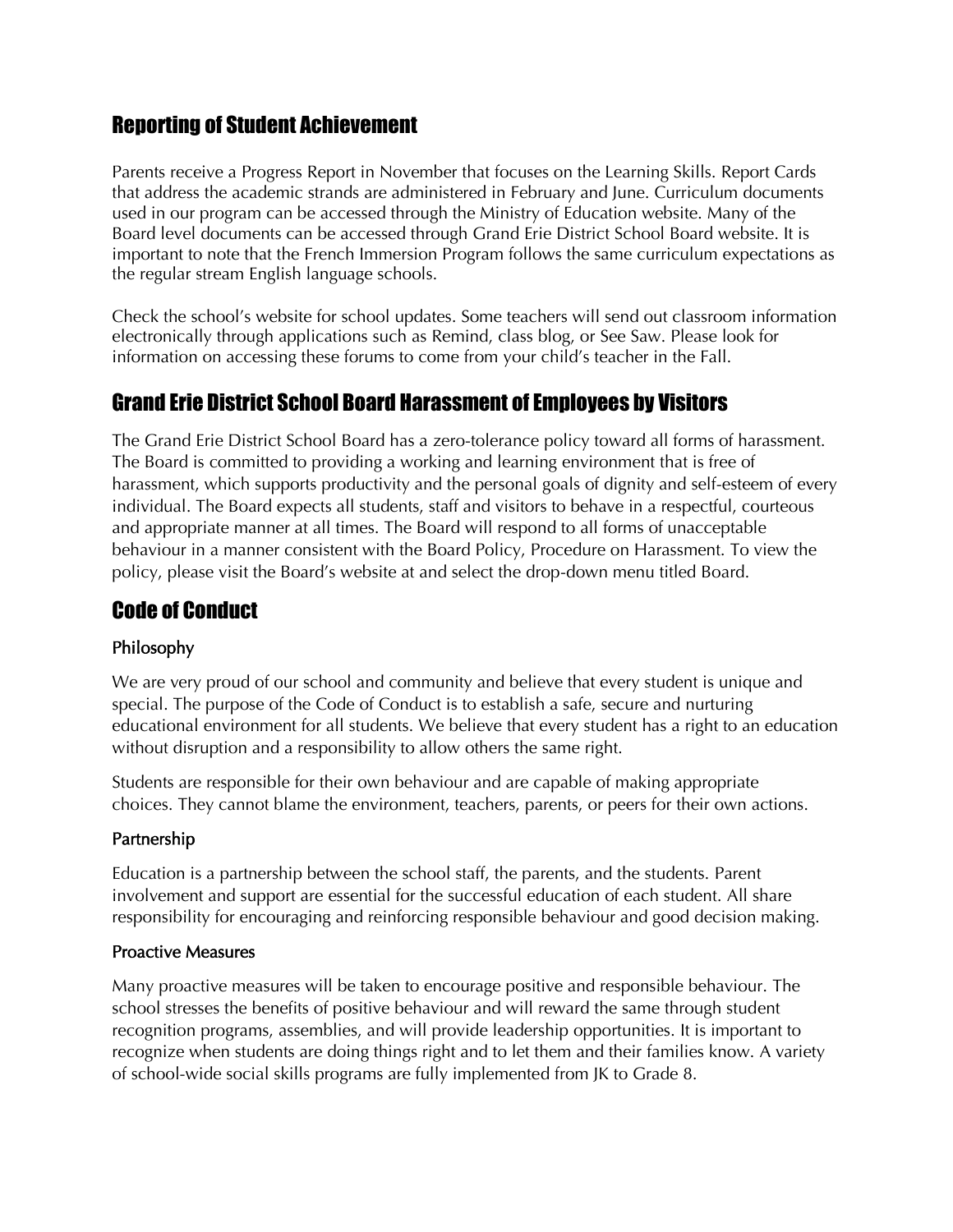#### Roles and Responsibilities

The Role of School Personnel:

- To demonstrate care and commitment to academic excellence and a safe teaching and learning environment
- To act as role models and to hold everyone to the highest standard of respectful and responsible behaviour
- To maintain a consistent standard of behaviour respectful of the human rights of all participants
- To communicate regularly and meaningfully with all members of the school community
- To demonstrate respect for all students, staff, and parents
- To prepare students for the full responsibilities of citizenship

The Role of Students:

- To attend school prepared, on time and ready to learn
- To show respect for themselves, others and to those in authority
- To refrain from bringing anything to school that may compromise the safety of others
- To follow established rules and take responsibility for their actions
- To come to school dressed appropriately

The Role of Parents/Guardians:

- To show an active interest in their child's school work and progress
- To communicate regularly with school personnel
- To ensure their child attends school regularly and on time
- To help their child be neat, appropriately dressed and prepared for school
- To report promptly to the school their child's absence or late arrival
- To become familiar with the Code of Conduct and school rules, and assist their child in following these rules of behaviour
- To assist school staff in dealing with disciplinary issues

#### Standards of Behaviour for School Community

The standards of behaviour for the school community as outlined in board policy are divided into two categories:

A) Respect, Civility, & Responsible Citizenship

All members of the school must:

- Respect and comply with all applicable laws
- Demonstrate honesty and integrity
- Respect differences in people
- Treat one another with dignity and respect
- Respect and treat others fairly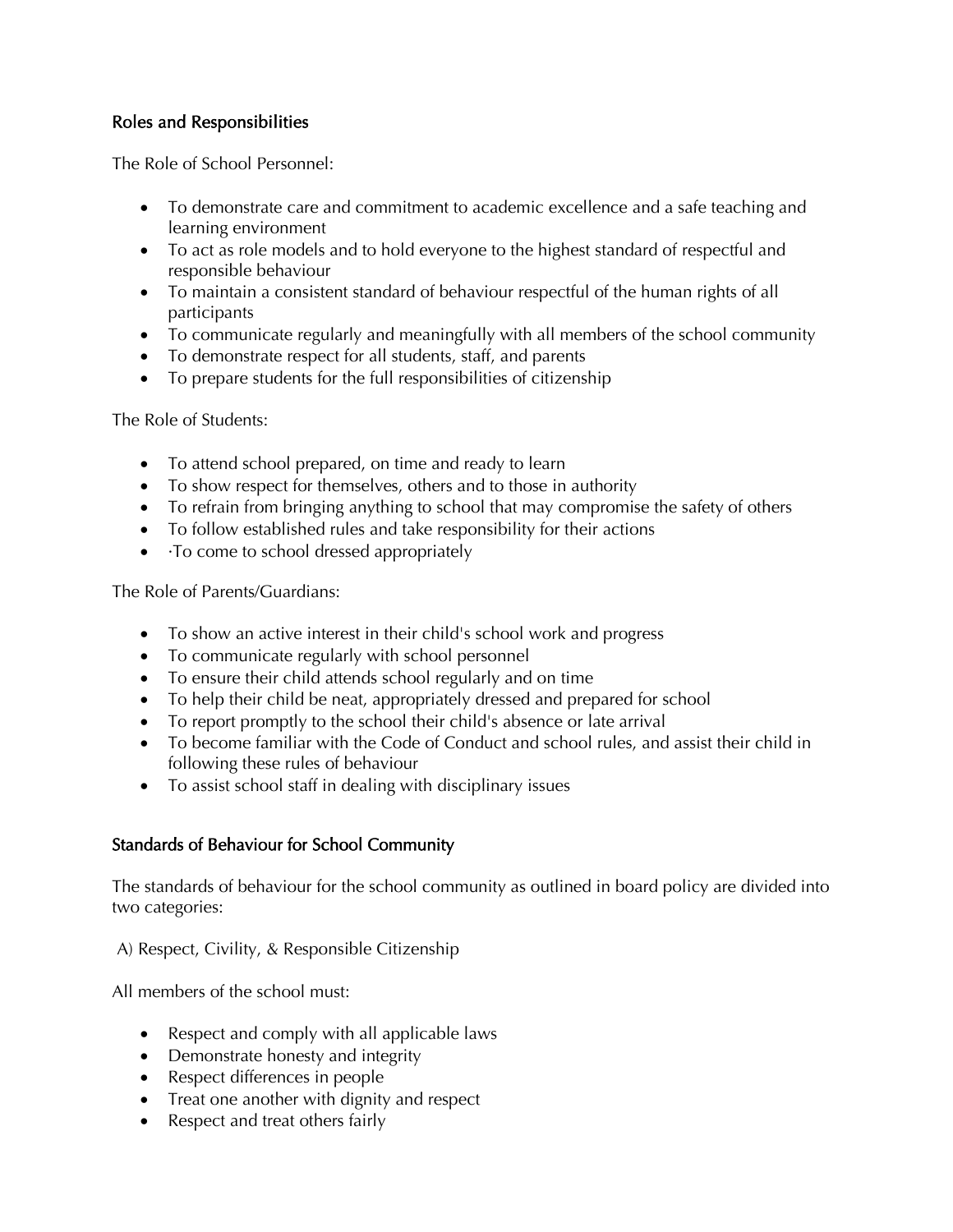- Respect the rights of others
- Show proper care/regard for school and others' property
- Take appropriate measures to help those in need
- Seek staff assistance, if necessary, to resolve conflict peacefully
- Respect all members of the school community, especially persons in positions of authority
- Respect the needs of others to work in an environment that is conducive to learning and teaching
- Use respectful language when interacting with others face to face and on-line, both inside and outside of school hours.

#### B) Safety

All members of the school community must not:

- Engage in bullying behaviour
- Commit sexual assault
- Traffic in weapons or illegal drugs
- Provide alcohol to a minor
- Commit robbery
- Be in possession of any weapons, including, but not limited to, firearms
- Use any objects to threaten or intimidate another person
- Be in possession of, or under the influence of, or provide others with, alcohol or illegal drugs
- Inflict or encourage others to inflict bodily harm on another person
- Engage in hate propaganda and other forms of hate or bias-motivated behaviours
- Commit an act of vandalism that causes damage to school property or to property located on the premises of the school

#### Bullying

Bullying is typically a form of repeated, persistent and aggressive behaviour directed at an individual or individuals that is intended to cause (or should be known to cause) fear or distress and/or harm to another person's body, feelings, self-esteem, or reputation. Bullying occurs in a context where there is a real or perceived power imbalance.

Bullying adversely affects students' ability to learn, the maintenance and establishment of healthy relationships and the school climate. Therefore, bullying will not be tolerated on school property, at school-related activities, on school buses or in any other circumstance (e.g. online) where engaging in bullying will have a negative impact on school climate. To combat bullying, École Confédération:

- Has a Safe School Team responsible for school safety
- Has a Bullying Prevention and Intervention Plan
- Trains staff and educates the community through the Grand Erie Safe Schools Committee
- Provides support for students who have been bullied through school-level and system-level Support Staff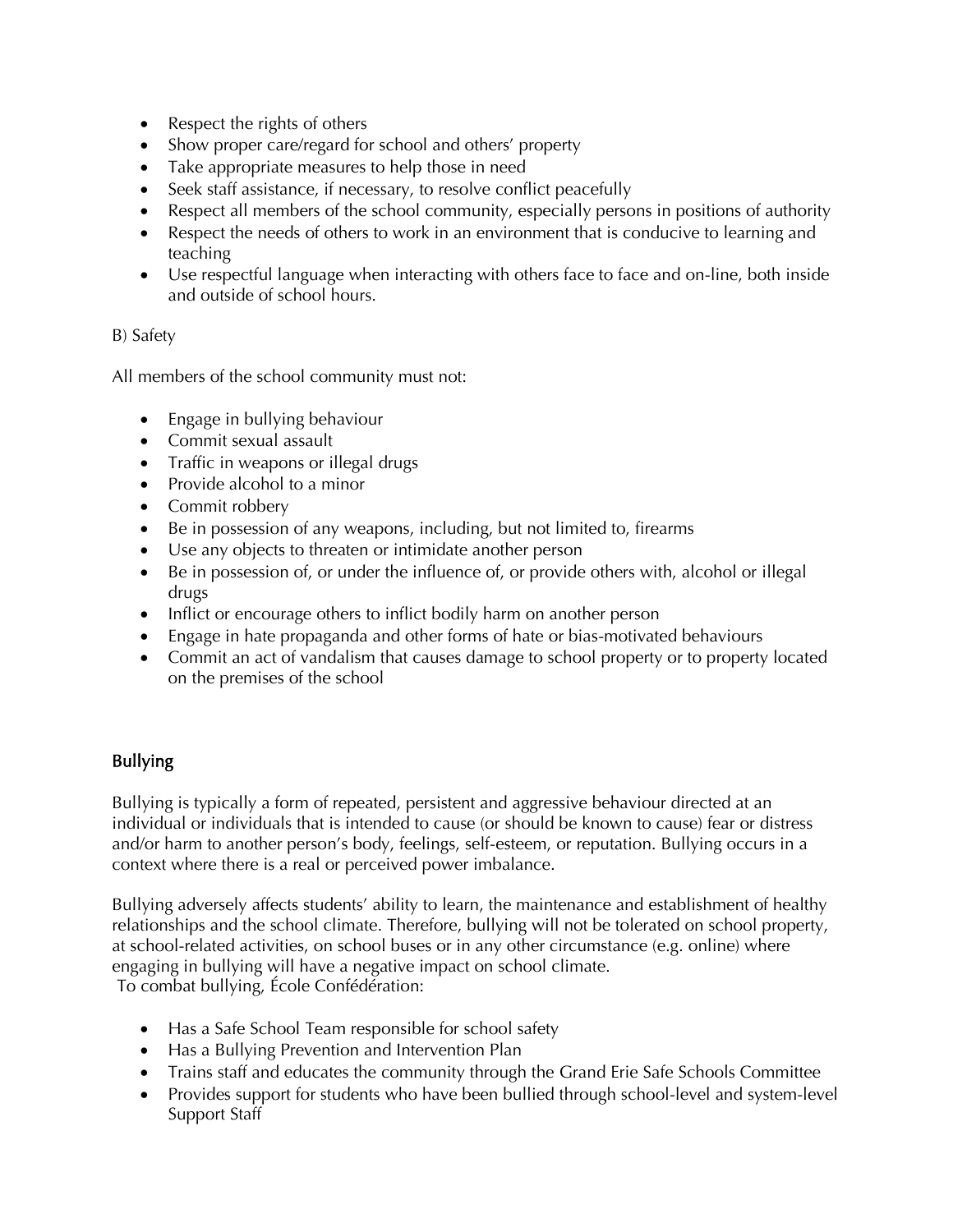The Grand Erie District School Board takes a progressive discipline approach to promote positive student behaviour. Progressive discipline is a whole-school approach that utilizes a continuum of interventions, supports and consequences that include opportunities for reinforcing positive behaviour while helping students make good choices. A progressive discipline approach includes:

- Early and ongoing intervention
- Strategies addressing inappropriate behaviour
- Opportunities for students to learn from choices

#### Technology and the Internet

All technology available to students must be used in accordance with the Grand Erie Code of Conduct. It may not be used or accessed for any illegal purposes including, but not limited to, harassment, threats, pornography or violence.

Students must follow the Grand Erie "Code of Digital Citizenship", which requires students to protect and respect by engaging in responsible actions in the digital world, which include:

#### **Protect**

- Not posting information that will put themselves or others at risk;
- Reporting online attacks or inappropriate behaviour directed at themselves or others;
- Protecting themselves, passwords, and their resources.
- Refraining from forwarding inappropriate communications or materials
- Refraining from pirating or distributing digital resources that aren't free or don't belong to them;
- Verifying the accuracy of online information

#### Respect

- Giving thoughtful consideration as to what personal information about their lives, experiences and relationships that they post;
- Respecting themselves and others through online actions and responses;
- Refraining from using electronic media to insult, bully, harass or stalk other people;
- Refraining from visiting inappropriate sites;
- Requesting permission to use online resources when necessary and cite all references to websites, books, media, etc.;
- Respecting all equipment and all resources available to them.

#### Elementary Safe Welcome Program

In the interest of safety and to support a welcoming learning environment for our students and staff, the Grand Erie District School Board will implement Safe Welcome Program – locked-door